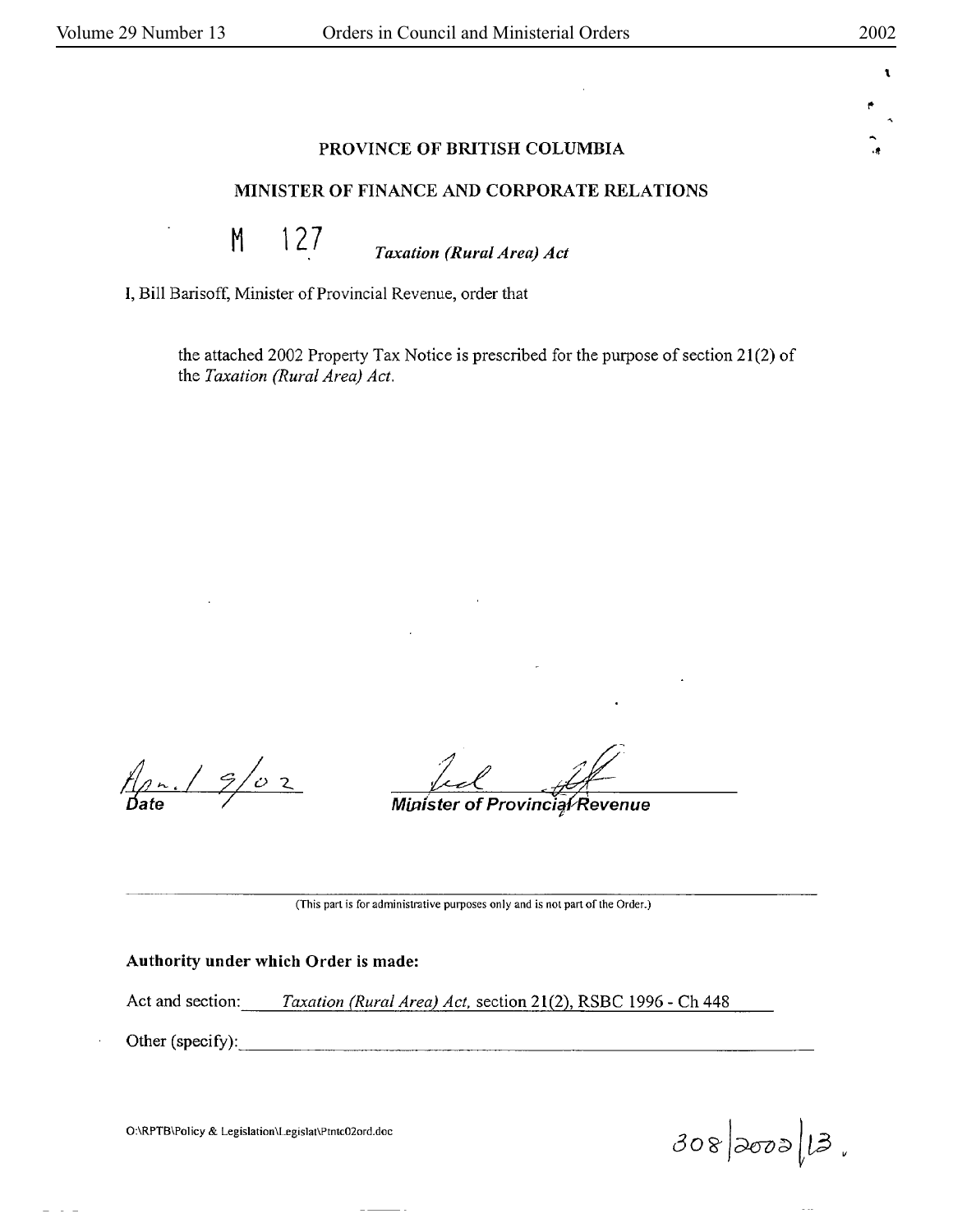l,

 $\ddot{\phantom{0}}$ 

|                                                                                      | Ministry of<br>itish<br>Provincial Revenue<br>Surveyor of Taxes                                                                                                                   | Mailing Address<br>PO Box 9446 Sin Prov Govt<br>Viciona BC V8W 9V6                                                                                                                             |                                                                                           | 2002 RURAL PROPERTY<br>TAX NOTICE<br>LEGAL DESCRIPTION               |                                                                                        |                                                    |
|--------------------------------------------------------------------------------------|-----------------------------------------------------------------------------------------------------------------------------------------------------------------------------------|------------------------------------------------------------------------------------------------------------------------------------------------------------------------------------------------|-------------------------------------------------------------------------------------------|----------------------------------------------------------------------|----------------------------------------------------------------------------------------|----------------------------------------------------|
|                                                                                      |                                                                                                                                                                                   |                                                                                                                                                                                                |                                                                                           | ACCOUNT NO.                                                          |                                                                                        |                                                    |
|                                                                                      | <b>ASSESSMENT (BY PROPERTY CLASS)</b>                                                                                                                                             |                                                                                                                                                                                                |                                                                                           | <b>CALCULATION OF TAXES</b>                                          | TAX PATE PER<br>\$1000 OF                                                              | <b>TAX</b>                                         |
|                                                                                      |                                                                                                                                                                                   | LAND<br><b>BUILDINGS</b>                                                                                                                                                                       | PROVINCIAL SCHOOL TAX                                                                     |                                                                      | ASSESSED VALUE                                                                         | AMOUNT                                             |
|                                                                                      | <b>TOTALS</b>                                                                                                                                                                     |                                                                                                                                                                                                | PROVINCIAL RURAL TAX                                                                      |                                                                      |                                                                                        |                                                    |
|                                                                                      |                                                                                                                                                                                   | LAND<br><b>BUILDINGS</b>                                                                                                                                                                       | <b>LOCAL SERVICE TAXES</b>                                                                |                                                                      |                                                                                        |                                                    |
|                                                                                      | TOTALS                                                                                                                                                                            |                                                                                                                                                                                                |                                                                                           |                                                                      |                                                                                        |                                                    |
|                                                                                      | <b>TAX DUE DATE</b>                                                                                                                                                               |                                                                                                                                                                                                |                                                                                           |                                                                      |                                                                                        |                                                    |
|                                                                                      | V HOME OWNER GRANT APPLICATION IS ON                                                                                                                                              |                                                                                                                                                                                                |                                                                                           |                                                                      |                                                                                        |                                                    |
|                                                                                      | THE BACK. If eligible, complete and SIGN.<br>A payment is not required to claim the grant.                                                                                        |                                                                                                                                                                                                |                                                                                           |                                                                      |                                                                                        |                                                    |
|                                                                                      | FOR TAX INFORMATION:<br>Surveyor of Taxes office - Victoria 250 387-0555                                                                                                          |                                                                                                                                                                                                |                                                                                           |                                                                      |                                                                                        |                                                    |
|                                                                                      | Toll Free - call Enquiry BC: Vancouver 604 660-2421<br>Elsewhere in BC 1 B00 663-7867 and request a<br>transfer to 250 387-0555.                                                  |                                                                                                                                                                                                |                                                                                           |                                                                      |                                                                                        |                                                    |
|                                                                                      | E-mail: ruraltax@gems3.gov.bc.ca                                                                                                                                                  |                                                                                                                                                                                                |                                                                                           |                                                                      |                                                                                        |                                                    |
|                                                                                      | Website: www.rev.gov.bc.ca/rpt                                                                                                                                                    |                                                                                                                                                                                                |                                                                                           |                                                                      |                                                                                        |                                                    |
|                                                                                      | <b>PAYMENT INFORMATION - See the back</b>                                                                                                                                         |                                                                                                                                                                                                |                                                                                           | TOTAL 2002 TAXES                                                     |                                                                                        |                                                    |
|                                                                                      | <b>PENALTIES</b><br>A 5% penalty is applied                                                                                                                                       | SUMMARY OF TAXES AND HOME OWNER GRANT                                                                                                                                                          | <b>TAXES PAYABLE</b><br>WITH NO GRANT                                                     | TAXES PAYABLE<br>WITH REGULAR GRANT                                  | TAXES PAYABLE<br>WITH ADDITIONAL GRANT                                                 |                                                    |
|                                                                                      | to any balance, including<br>unclaimed home owner<br>grants, after the tax due<br>date. An additional 5%<br>penalty is applied after                                              | PROVINCIAL SCHOOL TAX<br><b>PROVINCIAL RURAL TAX</b><br>LOCAL SERVICE TAXES<br>LESS PROVINCIAL HOME OWNER GRANT<br>TOTAL CURRENT TAXES DUE<br>DELINQUENT TAXES (INCLUDING INTEREST TO JUNE 30) |                                                                                           |                                                                      |                                                                                        |                                                    |
|                                                                                      | October 31, 2002.<br>PAYMENT<br>TOTAL<br><b>L' TEAR HERE</b> J<br>British<br>2002 RURAL PROPERTY<br>TAX NOTICE<br><b>OLUMBIA</b><br>Surveyor of Taxes<br>POBox 9446 Stn Prov Govl |                                                                                                                                                                                                |                                                                                           | А                                                                    | в                                                                                      | с                                                  |
|                                                                                      |                                                                                                                                                                                   |                                                                                                                                                                                                |                                                                                           |                                                                      | Return this portion with your payment                                                  |                                                    |
|                                                                                      |                                                                                                                                                                                   |                                                                                                                                                                                                |                                                                                           | If no grant:                                                         | If regular grant:<br>B                                                                 | If additional grant:                               |
|                                                                                      | ADDRESS CHANGE - PLEASE PRINT                                                                                                                                                     | DELINQUENT XXXXXXXXXXXX                                                                                                                                                                        | DUE DATE XXXXXXXXXXXX<br><b>XXXXXXXXXXXXXXXXXXXXXXX</b><br>XXXXXXXXXXXXXXXXXXXXXXXXXXXXXX |                                                                      | 71<br>R<br>Complete the Home Owner<br>Grant Application on the back<br>AMOUNT ENCLOSED |                                                    |
| 2002/3/2                                                                             | TICK (w) IF APPLICABLE TINEW OWNER<br><b>PERMANENT ADDRESS</b><br>NAME<br><b>ADDRESS</b>                                                                                          | EXPLANATION FIELD<br>55                                                                                                                                                                        | xxxxxxxxxxxxxxxxxxxxxxxxxxxxxxxxx<br>SPECIAL TRANSACTION DATE<br>2002                     | NEIGH,<br><b>ACT USE</b><br>PAYOR CODE<br><b>MONTH</b>               | TENEO<br>PAYOR CODE HOG T/P                                                            |                                                    |
| å<br>N,<br>ć                                                                         | POSTAL CODE<br><b>PHONE NO</b>                                                                                                                                                    | FLE COOL<br>Mortgage No,<br>ರ್ ಪೊಲೀಸ                                                                                                                                                           | STANDARD, EXPLANATION CODES,<br>$-2.3583$                                                 | ينون ويتبع<br>· 新<br>$\mathcal{L}_{\mathcal{P}}$<br>٠Ą<br>ACCOUNT NO | <b>Anne</b> al<br>TRANSCODE I                                                          | <b>H.O.O. STATEMENT PROP FORE, INITIALS</b><br>A87 |
|                                                                                      |                                                                                                                                                                                   |                                                                                                                                                                                                |                                                                                           |                                                                      |                                                                                        |                                                    |
| A26000241860200000000000000000000000023789000000000000964999911<br>is 01037 in900 is |                                                                                                                                                                                   |                                                                                                                                                                                                |                                                                                           |                                                                      | 96                                                                                     |                                                    |
|                                                                                      |                                                                                                                                                                                   |                                                                                                                                                                                                |                                                                                           |                                                                      |                                                                                        |                                                    |

 $\overline{\phantom{m}}$ 

 $\frac{1}{\sqrt{2}}$ 

 $\mathcal{A}$